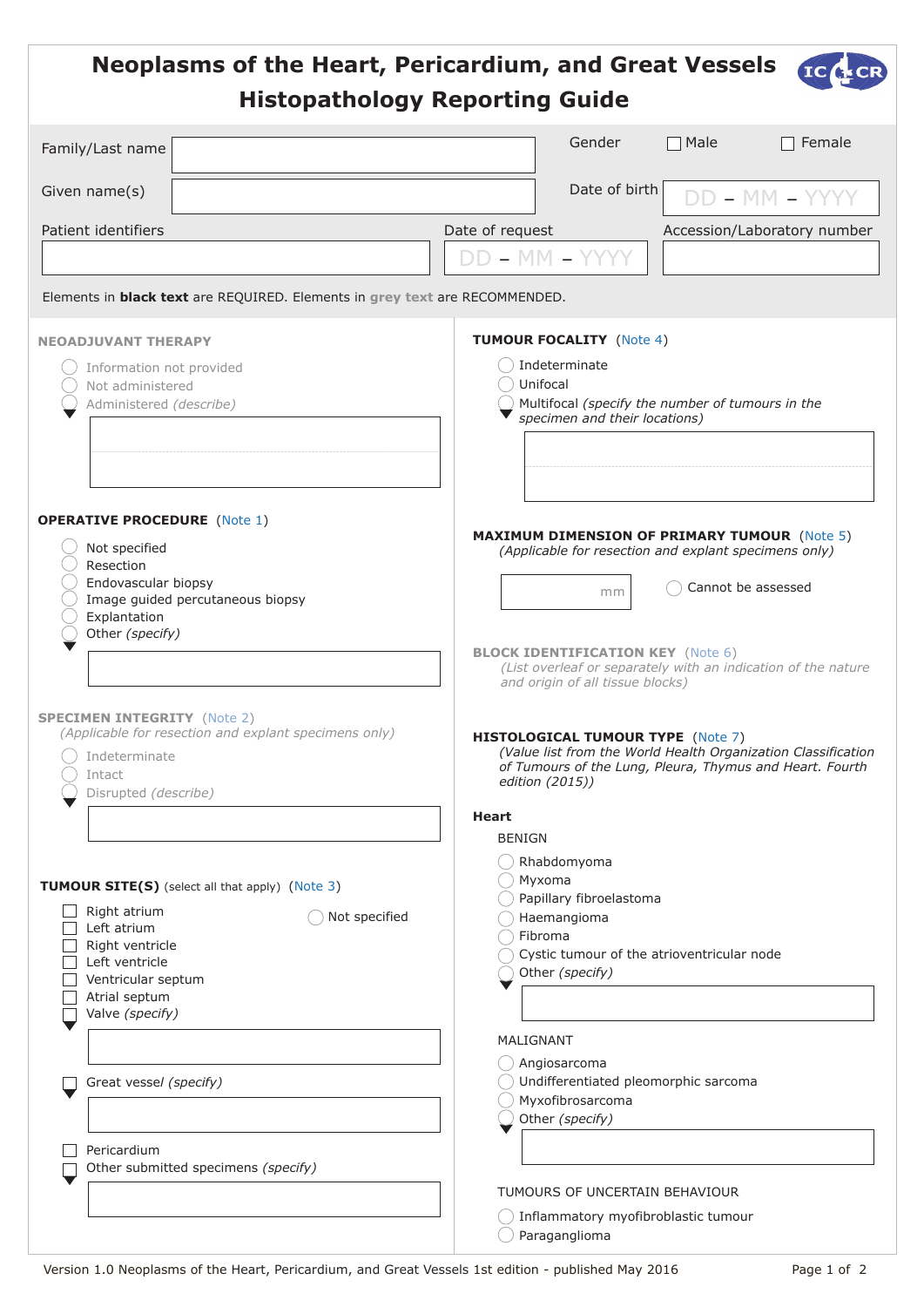<span id="page-1-0"></span>

| Pericardium                                         | <b>MARGIN STATUS</b>                                         |
|-----------------------------------------------------|--------------------------------------------------------------|
| Solitary fibrous tumour                             |                                                              |
| Germ cell tumour                                    | Not applicable (biopsies only)                               |
|                                                     | Cannot be assessed                                           |
| Angiosarcoma                                        | Not involved                                                 |
| Other (specify)                                     | Involved (specify margin(s))                                 |
|                                                     |                                                              |
|                                                     |                                                              |
|                                                     |                                                              |
| <b>Great vessels</b>                                |                                                              |
| Angiosarcoma                                        |                                                              |
|                                                     |                                                              |
| Intimal sarcoma subtype                             | LYMPHOVASCULAR INVASION (Note 12)                            |
| Leiomyosarcoma                                      | (Applicable to solitary fibrous and germ cell tumours of the |
| Other (specify)                                     | pericardium)                                                 |
|                                                     |                                                              |
|                                                     | $\bigcap$ Indeterminate                                      |
|                                                     | Not identified                                               |
|                                                     | Present                                                      |
|                                                     |                                                              |
| <b>HISTOLOGICAL GRADE</b> (Note 8)                  | <b>Method of evaluation</b>                                  |
| (Applicable to sarcomas only)                       |                                                              |
|                                                     | $\bigcap$ Routine staining (H&E)                             |
| Cannot be graded                                    | Immunohistochemistry for lymphovascular                      |
| Grade 1                                             | ▼ endothelium (specify)                                      |
| Grade 2                                             |                                                              |
| Grade 3                                             |                                                              |
| Ungraded sarcoma                                    |                                                              |
|                                                     |                                                              |
| <b>NECROSIS</b>                                     |                                                              |
|                                                     | <b>ANCILLARY STUDIES</b> (Note 13)                           |
| Cannot be assessed                                  | Not performed                                                |
| Not identified                                      | Performed                                                    |
| Present                                             |                                                              |
|                                                     |                                                              |
|                                                     | Immunohistochemistry (List stains)                           |
| <b>Extent of necrosis</b><br>$\sqrt{0}/0$           |                                                              |
|                                                     |                                                              |
|                                                     |                                                              |
| <b>MITOTIC COUNT (Note 9)</b>                       |                                                              |
| (most proliferative area)                           |                                                              |
|                                                     | Molecular pathology (List test(s))                           |
| /mm <sup>2</sup>                                    |                                                              |
|                                                     |                                                              |
|                                                     |                                                              |
| <b>EXTENT OF INVASION (Note 10)</b>                 |                                                              |
|                                                     |                                                              |
| Cannot be assessed                                  | Cytogenetics (List test(s))                                  |
| No involvement of adjacent tissue(s)                |                                                              |
| Involvement of adjacent tissue(s) (specify tissues) |                                                              |
|                                                     |                                                              |
|                                                     |                                                              |
|                                                     |                                                              |
| Other organ involvement (specify)                   | Other (specify)                                              |
|                                                     |                                                              |
|                                                     |                                                              |
|                                                     |                                                              |
|                                                     |                                                              |
| <b>RESPONSE TO NEOADJUVANT THERAPY (Note 11)</b>    |                                                              |
|                                                     |                                                              |
| Cannot be assessed                                  |                                                              |
| Not identified                                      |                                                              |
| Present                                             |                                                              |
|                                                     |                                                              |
|                                                     |                                                              |
| <b>Residual viable tumour</b><br>$\frac{0}{0}$      |                                                              |
|                                                     |                                                              |
|                                                     |                                                              |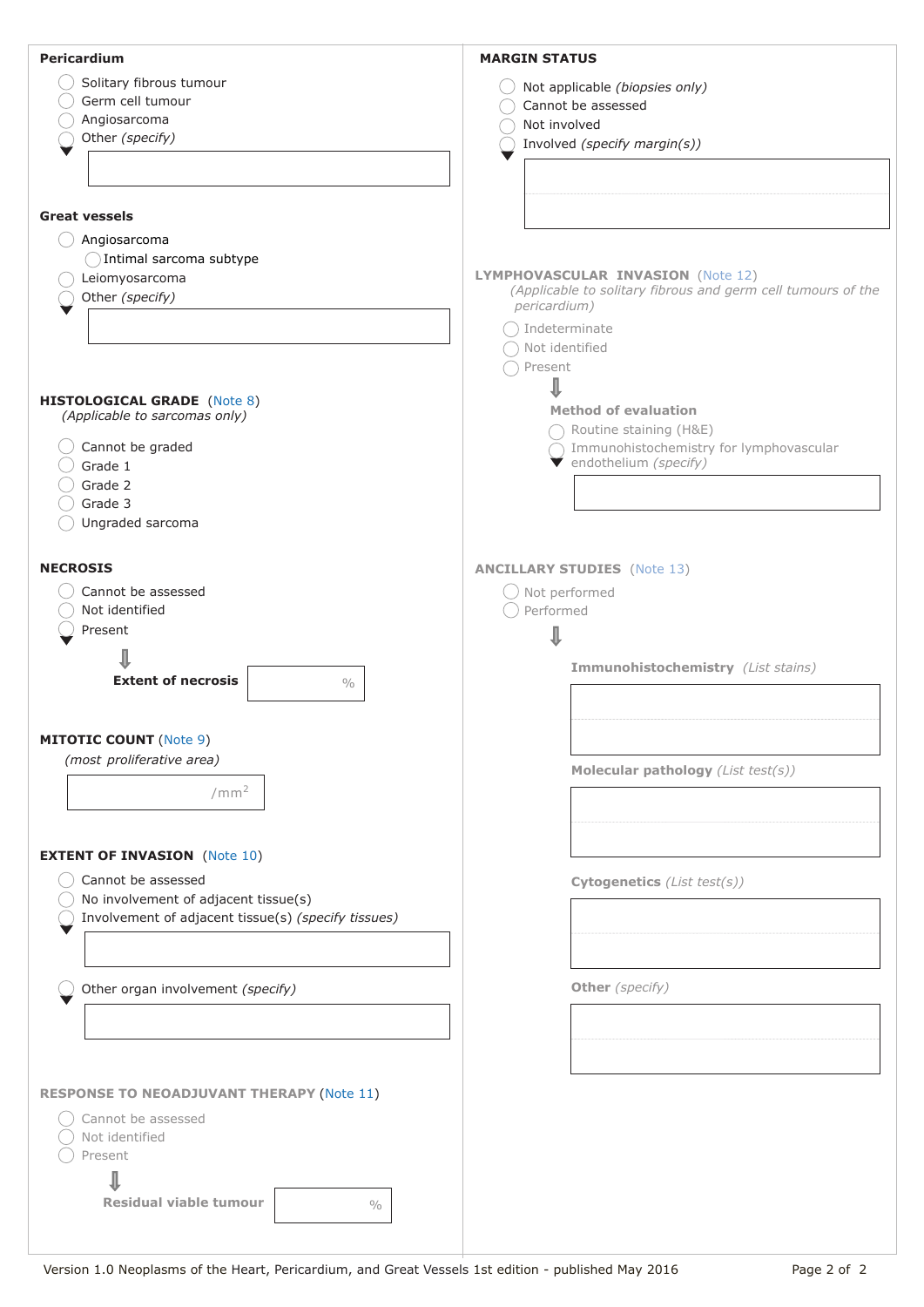# <span id="page-2-0"></span>**Note 1 - Operative procedure** (Required)

### **Reason/Evidentiary Support**

Because there may be more than one approach or technique to removing or sampling a tumour at a given location within the heart, specifying the nature of the operative procedure to the extent possible is important[.](#page-6-0) $^{1}$ 

 **[Back](#page-0-0)** 

## **Note 2 – Specimen integrity** (Recommended)

### **Reason/Evidentiary Support**

This element applies only to resection and explant specimens. If the tumour specimen is not received whole and intact, specify the nature of disruption (removed piecemeal, rupture during removal, etc.) This element has relevance to completeness of tumour removal and suitability for staging and size comparison with imaging studies.

 **[Back](#page-0-0)** 

### **Note 3 – Tumour site** (Required)

### **Reason/Evidentiary Support**

The tumour site within the heart has implications in terms of obstruction of blood flow, valvular dysfunction and downstream vascular beds at risk of embolization and haematogenous spread[.](#page-6-0)<sup>1</sup>

### **[Back](#page-0-0)**

## **Note 4 – Tumour focality** (Required)

### **Reason/Evidentiary Support**

Multiple tumours may be present at the same site (e.g. left atrium in Carney Syndrome) or at different sites. A single tumour may invade multiple structures and thereby also be present in multiple cardiac locations. The tumour focality element clarifies this issue.

### **[Back](#page-0-0)**

## **Note 5 – Maximum dimension of primary tumour** (Required)

#### **Reason/Evidentiary Support**

This element applies only to resection and explant specimens in which the entire tumour can be measured. Reporting the size in biopsy and other incomplete tumour samples may be misleading clinically.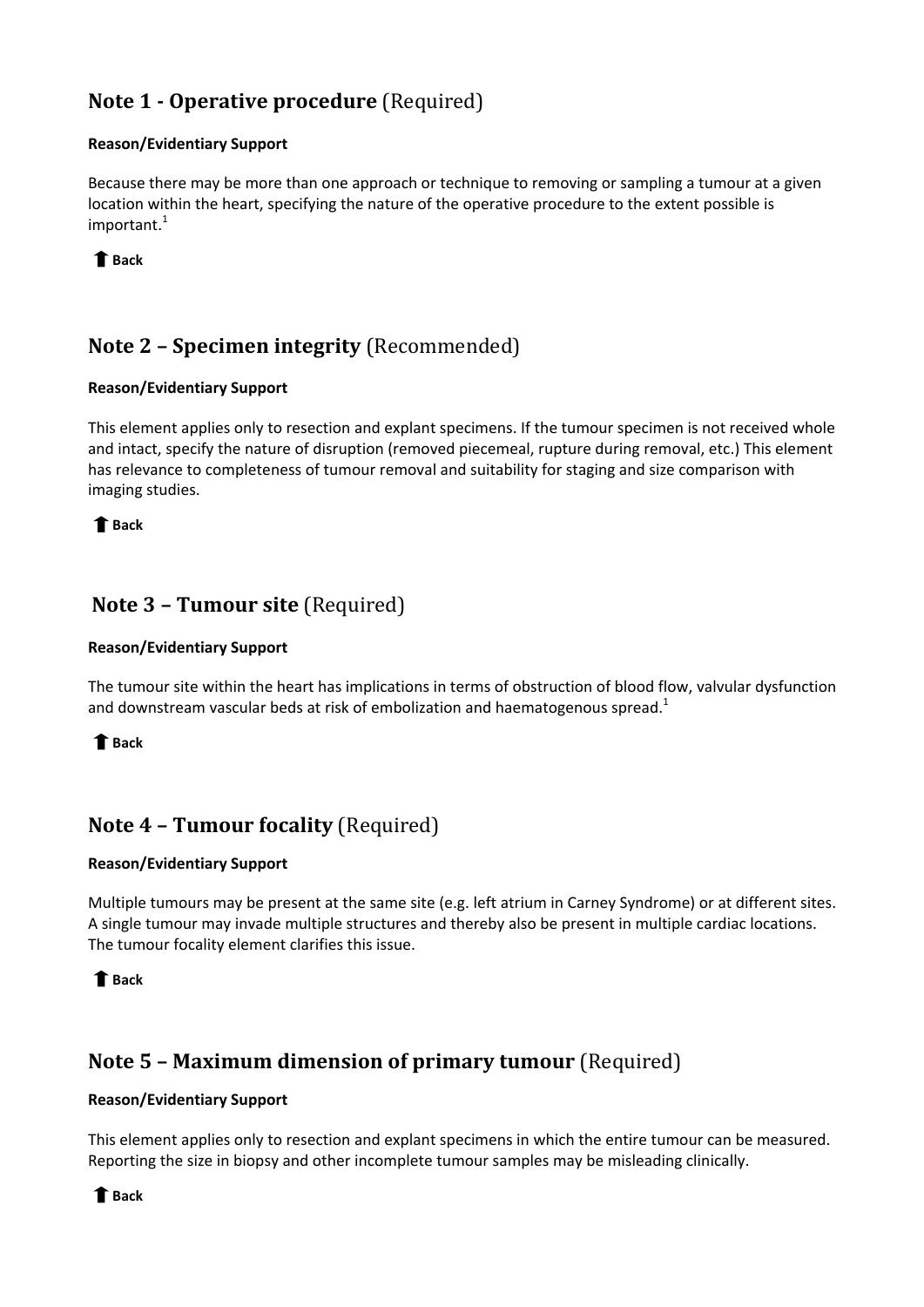### <span id="page-3-0"></span>**Note 6 – Block identification key** (Recommended)

#### **Reason/Evidentiary Support**

The origin/designation of all tissue blocks should be recorded. This information should be documented in the final pathology report and is particularly important should the need for internal or external review arise. The reviewer needs to be clear about the origin of each block in order to provide an informed specialist opinion. If this information is not included in the final pathology report, it should be available on the laboratory computer system and relayed to the reviewing pathologist.

Recording the origin/designation of tissue blocks also facilitates retrieval of blocks for further immunohistochemical or molecular analysis, research studies or clinical trials.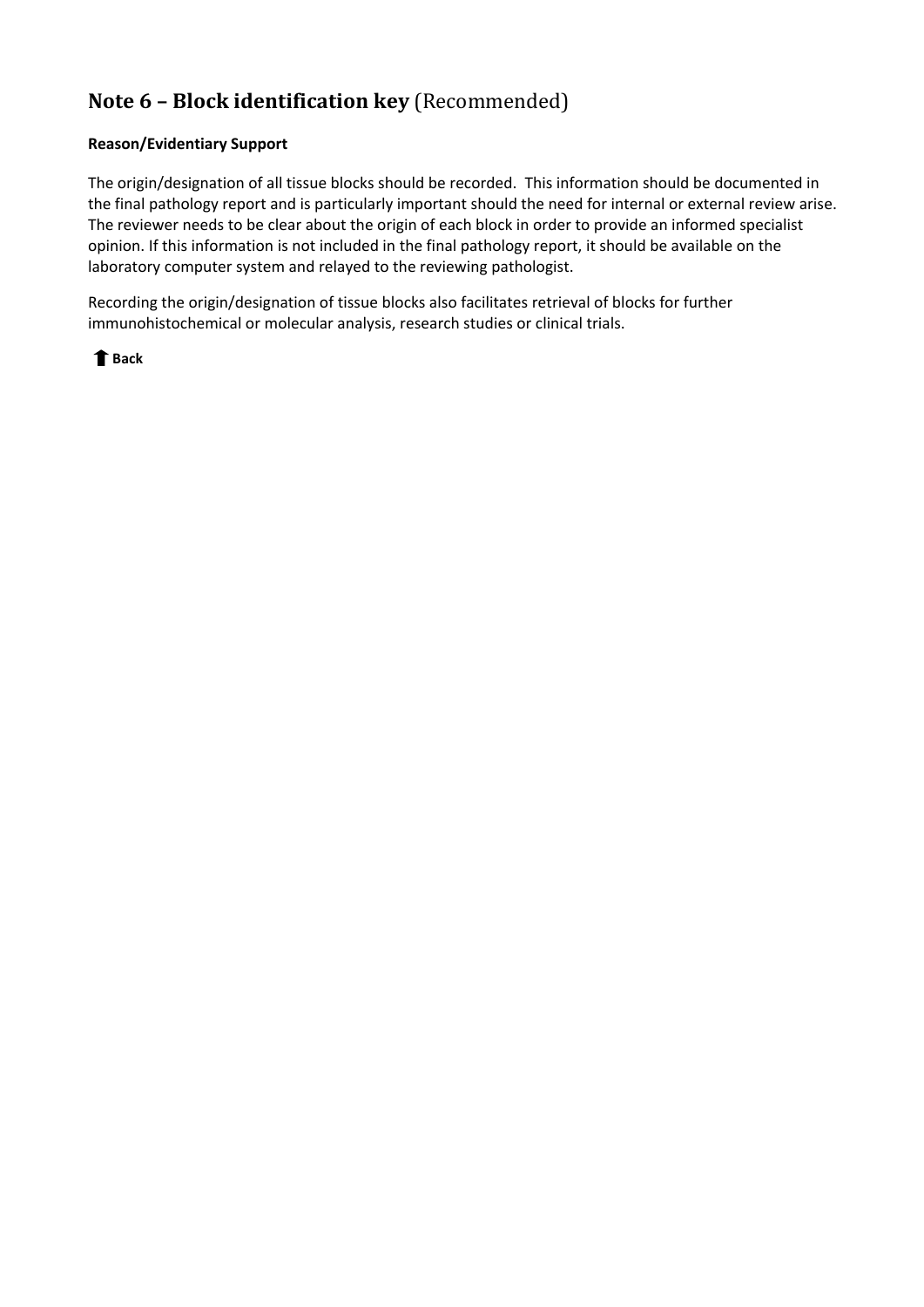# <span id="page-4-0"></span>**Note 7 – Histological tumour type** (Required)

### **Reason/Evidentiary Support**

There are a large number of additional tumours that may occur in the heart, pericardium, and great vessels.<sup>[2](#page-6-1)</sup> Only the more common entities are specifically mentioned in this element, but other types should be entered under "other" (a complete list of histological types of primary tumours of the heart is included below). The neoplastic nature of some mass-forming lesions (lipomatous hypertrophy of the atrial septum, vascular malformations, hamartoma of mature cardiac myocytes, histiocytoid cardiomyopathy, etc.) may be in doubt.<sup>[1,](#page-6-0)[3](#page-6-2)</sup> Whether or not to require a dataset worksheet on these masses is left to the discretion of the pathologist. (Note: for pericardial mesotheliomas, please use the thoracic dataset for pleural mesothelioma; haematolymphoid tumours are not covered by this dataset and will be dealt with in a future dataset).

This dataset is for tumours that arise primarily within the heart, pericardium, and great arteries. Metastatic lesions to these sites should not be recorded using this dataset.

| <b>Descriptor</b>                          | ICD <sub>0</sub><br>codes | <b>Descriptor</b>                    | ICD <sub>0</sub><br>codes |
|--------------------------------------------|---------------------------|--------------------------------------|---------------------------|
| Benign tumours and tumour-like lesions     |                           | <b>Malignant tumours</b>             |                           |
| Rhabdomyoma                                | 8900/0                    | Angiosarcoma                         | 9120/3                    |
| Histiocytoid cardiomyopathy                |                           | Undifferentiated pleomorphic sarcoma | 8830/3                    |
| Hamartoma of mature cardiac myocytes       |                           | Osteosarcoma                         | 9180/3                    |
| Adult cellular rhabdomyoma                 | 8904/0                    | Myxofibrosarcoma                     | 8811/3                    |
| Cardiac myxoma                             | 8840/0                    | Leiomyosarcoma                       | 8890/3                    |
| Papillary fibroelastoma                    |                           | Rhabdomyosarcoma                     | 8900/3                    |
| Haemangioma, NOS                           | 9120/0                    | Synovial sarcoma                     | 9040/3                    |
| Capillary haemangioma                      | 9131/0                    | Miscellaneous sarcomas               |                           |
| Cavernous haemangioma                      | 9121/0                    | Cardiac lymphomas                    |                           |
| Cardiac fibroma                            | 8810/0                    | Metastatic tumours                   |                           |
| Lipoma                                     | 8850/0                    |                                      |                           |
| Cystic tumour of the atrioventricular node | 8454/0                    | <b>Tumours of the pericardium</b>    |                           |
| Granular cell tumour                       | 9580/0                    | Solitary fibrous tumour              | 8815/1                    |
| Schwannoma                                 | 9560/0                    | Malignant                            | 8815/3                    |
|                                            |                           | Angiosarcoma                         | 9120/3                    |
| <b>Tumours of uncertain behaviour</b>      |                           | Synovial sarcoma                     | 9040/3                    |
| Inflammatory myofibroblastic tumour        | 8825/1                    | Malignant mesothelioma               | 9050/3                    |
| Paraganglioma                              | 8680/1                    | Germ cell tumours                    |                           |
|                                            |                           | Teratoma, mature                     | 9080/0                    |
| <b>Germ cell tumours</b>                   |                           | Teratoma, immature                   | 9080/3                    |
| Teratoma, mature                           | 9080/0                    | Mixed germ cell tumour               | 9085/3                    |
| Teratoma, immature                         | 9080/3                    |                                      |                           |
| Yolk sac tumour                            | 9071/3                    |                                      |                           |

### **WHO classification of tumours of the hearta,b**

a The morphology codes are from the International Classification of Diseases for Oncology (ICD-O). Behaviour is coded /0 for benign tumours; /1 for unspecified, borderline, or uncertain behaviour; /2 for carcinoma in situ and grade III intraepithelial neoplasia; and /3 for malignant tumours.

b The classification is modified from the previous WHO classification, taking into account changes in our understanding of these lesions.

© World Health Organisation/International Agency for Research on Cancer (IARC). Reproduced with permission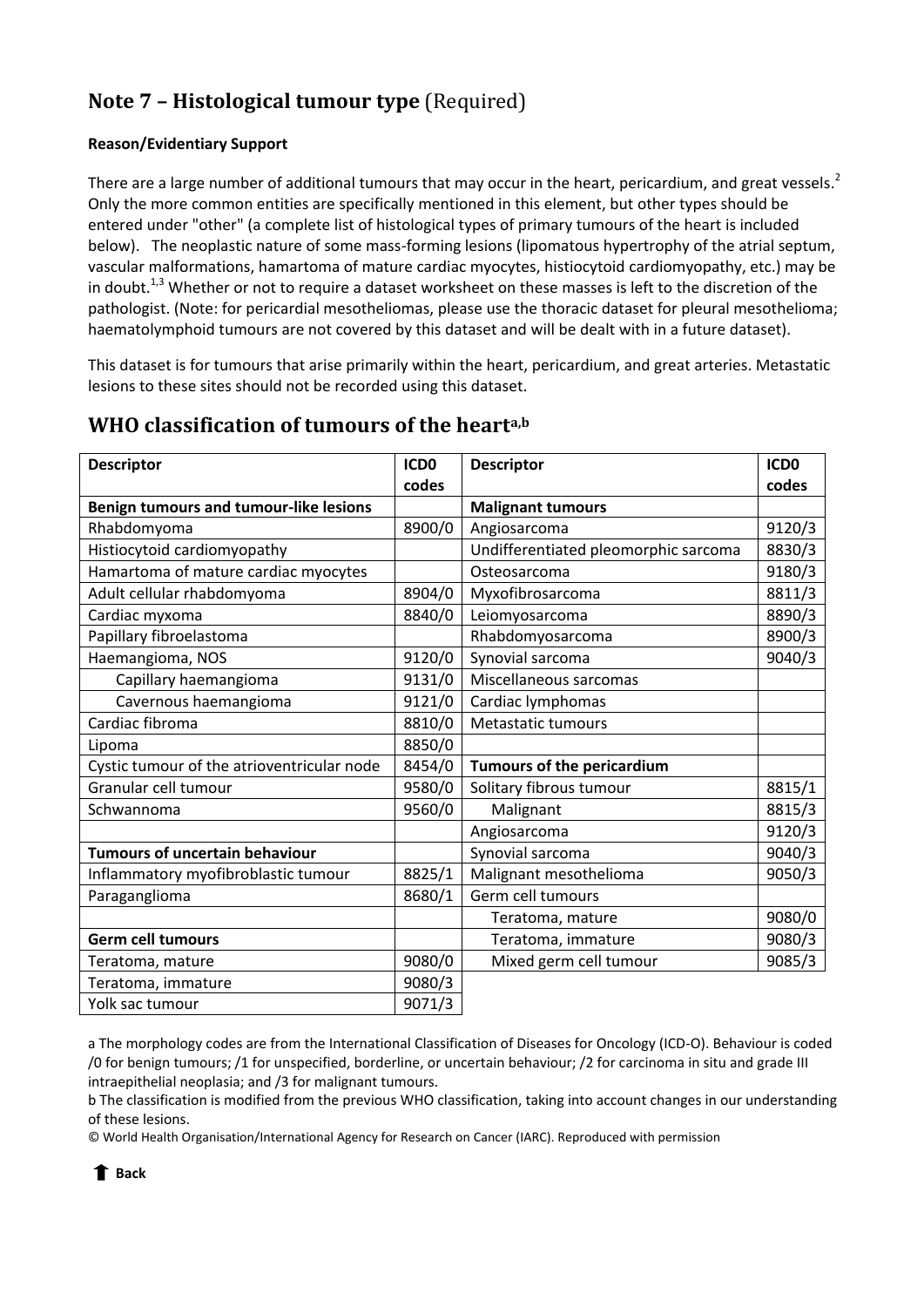## <span id="page-5-0"></span>**Note 8 – Histological grade[1](#page-6-0)[,2,](#page-6-1)[4,](#page-6-3)[5](#page-6-4)** (Required)

### **Reason/Evidentiary Support**

This element only applies to malignant sarcomas of the heart, pericardium, and great vessels. This element captures information shown to be prognostically important in malignant sarcomas at other body sites. Evidence that these have the same importance in sarcomas of the heart, pericardium and great vessels is lacking.

 **[Back](#page-1-0)** 

## **Note 9 – Mitotic count**

### **Reason/Evidentiary Support**

Mitotic figure count should be expressed as "#/mm<sup>2</sup>" owing to the fact that differing field diameters of high power (x40) objectives dramatically vary the size of a single high power field (hpf). For example the hpf area for an x40 objective with a 0.40 mm field diameter is 0.125 mm<sup>2</sup> whereas for an x40 objective with a 0.69 mm field diameter, the hpf area is 0.374 mm<sup>2</sup>. Depending on the objective used, it could take as many as 8 (for the 0.40 mm field diameter lens) or as few as 3 (for the 0.69 mm field diameter lens) hpfs to cover 1 mm<sup>2</sup> of tissue. Each pathologist should determine the number of hpfs in a mm<sup>2</sup> based on the field diameter of their x40 objective[.](#page-6-5)<sup>6</sup>

 **[Back](#page-1-0)** 

## **Note 10 – Extent of invasion** (Required)

### **Reason/Evidentiary Support**

For the purposes of this data element, the parietal pericardium represents the anatomic boundary between the heart tissues and adjacent organs. Tumours that extend beyond the parietal pericardium should be considered "other organ involvement". Tumours crossing tissue boundaries in the heart (e.g. one chamber to another, across a valve, or into the pericardium) should be considered "involvement of adjacent tissues".<sup>[1,](#page-6-0)[2](#page-6-1)</sup>

 **[Back](#page-1-0)** 

## **Note 11 – Response to neoadjuvant therapy** (Recommended)

### **Reason/Evidentiary Support**

This element is not required since it presupposes knowledge of treatment prior to tumour removal. It may not always be possible to separate spontaneous tumour necrosis from treatment related necrosis. As of yet, no established level of pathologic response to treatment has been associated with prognostic significance.<sup>[2](#page-6-1)</sup>